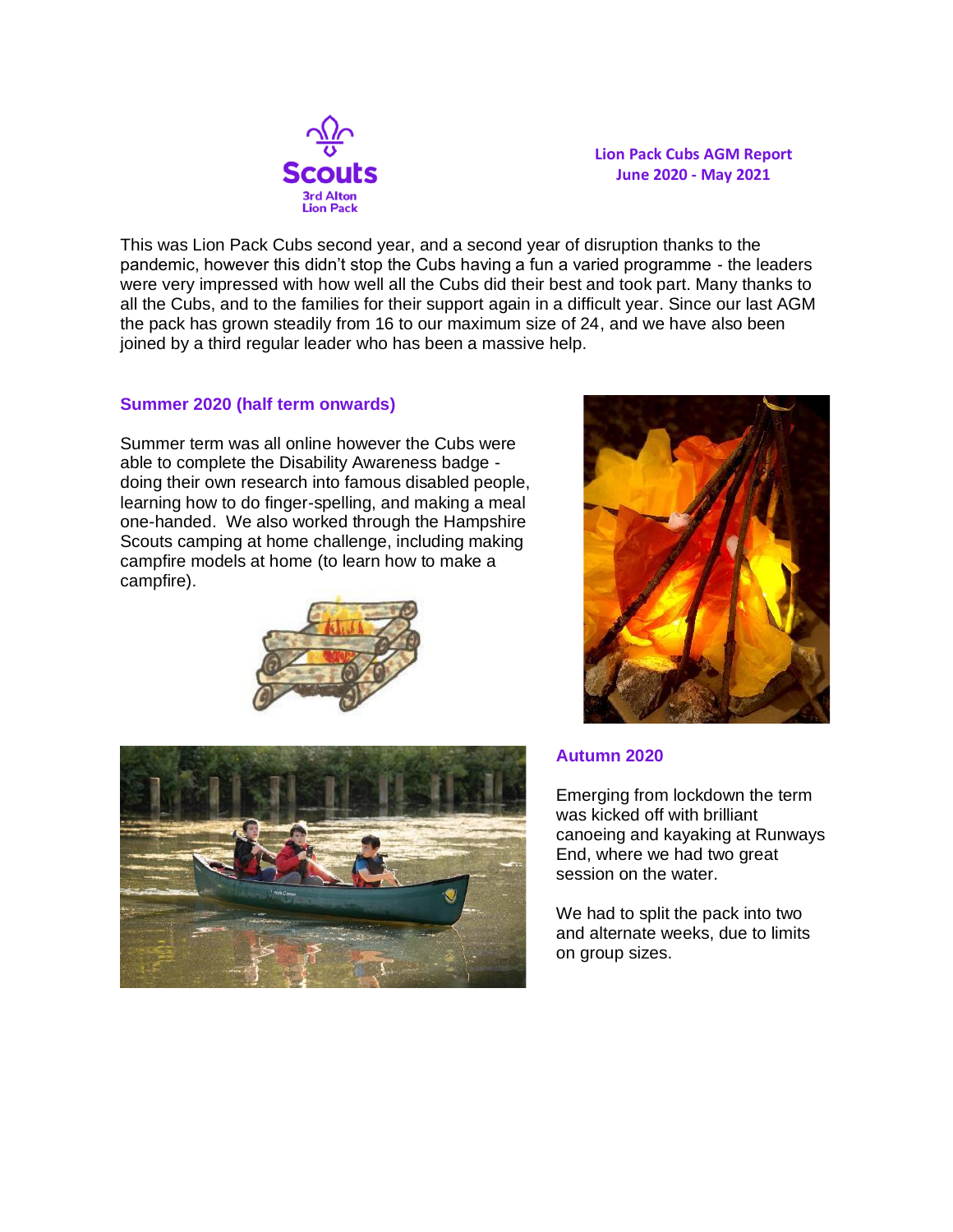We also hiked to Flood Meadows, and had a second visit to Pierrepont Farm for the Naturalist badge.



The end of term was online, focussing on the International badge, including a great session cooking Swedish treats and making Swedish Christmas decorations, as well as finding out about international scout organisations.



We also looked at the contribution of Scouts during the war, for Remembrance Day.







## **Spring term 2021**

Spring term was entirely based online - The first part of the term was based around the Digital Maker badge, with the Cubs creating their own digital art and computer programmes, and the Entertainer badge, where each Six created and performed their own short story for the rest of the pack, using puppets they made at home.